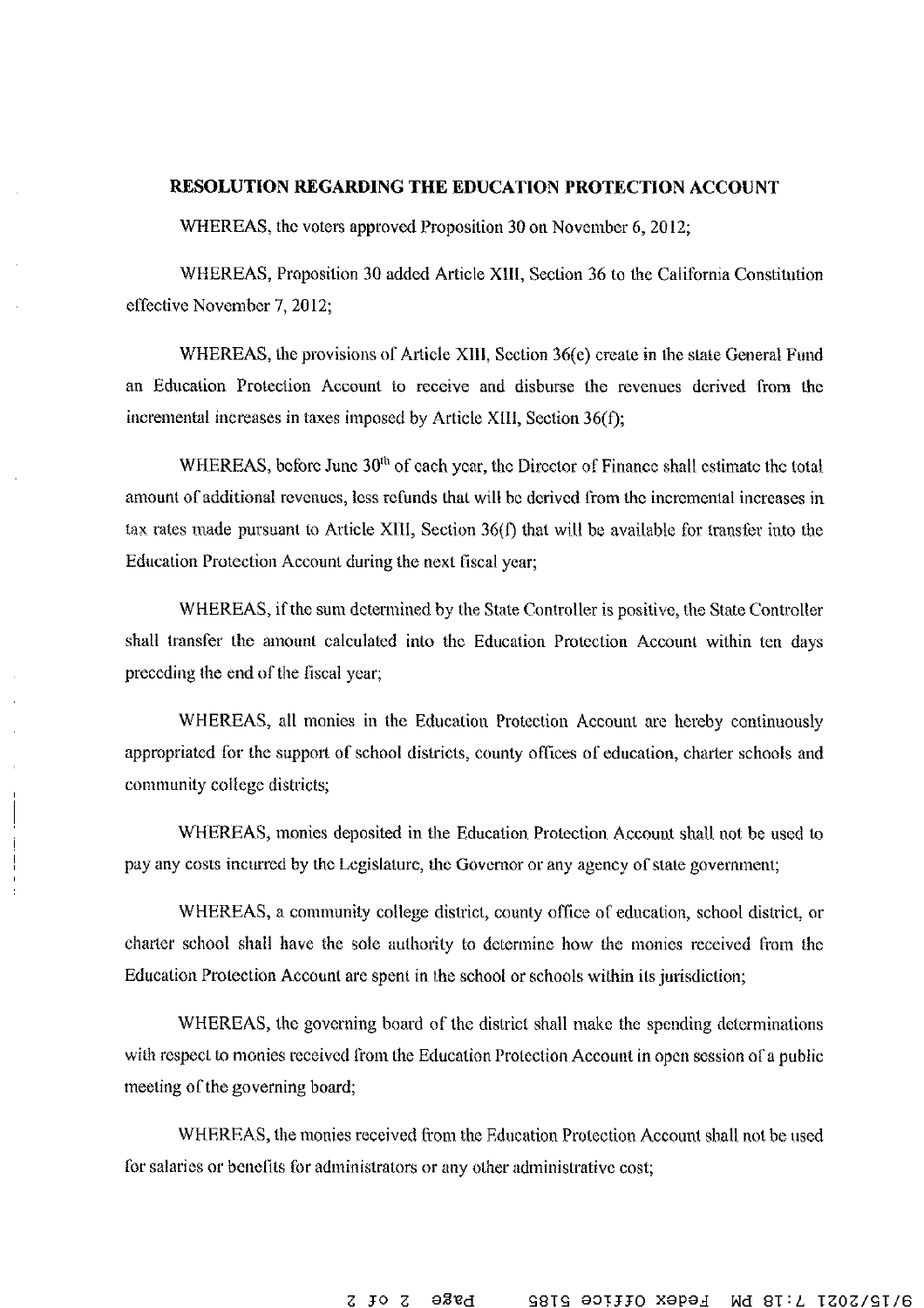WHEREAS, each community college district, county office of education, school district and charter school shall annually publish on its Internet website an accounting of how much money was received from the Education Protection Account and how that money was spent;

WHEREAS, the annual independent financial and compliance audit required of community college districts, county offices of education, school districts and charter schools shall ascertain and verify whether the funds provided from the Education Protection Account have been properly disbursed and expended as required by Article XIII, Section 36 of the California Constitution;

WHEREAS, expenses incurred by community college districts, county offices of education, school districts and charter schools to comply with the additional audit requirements of Article XIII, Section 36 may be paid with funding from the Education Protection Act and shall not be considered administrative costs for purposes of Article XIII, Section 36.

## NOW, THEREFORE, IT IS HEREBY RESOLVED:

The monies received from the Education Protection Account shall be spent as 1. required by Article XIII, Section 36 and the spending determinations on how the money will be spent shall be made in open session of a public meeting of the governing board of California Virtual Academy at San Joaquin;

 $\overline{2}$ In compliance with Article XIII, Section 36(e), with the California Constitution, the governing board of the California Virtual Academy at San Joaquin has determined to spend the monies received from the Education Protection Act on certificated teacher salaries and benefits, facilities, rents, leases, maintenance and operations, 1% oversight, and special education instruction services.

Voice Vote:

| Ayes: |                         | No:                                            |
|-------|-------------------------|------------------------------------------------|
|       | Date: September 9, 2021 |                                                |
|       |                         | Certification of Board Secretary: Jaro Mingran |

brge  $J^{\circ}$  1 Fedex Office 5185 z. Md 8I: L 1707/91/6